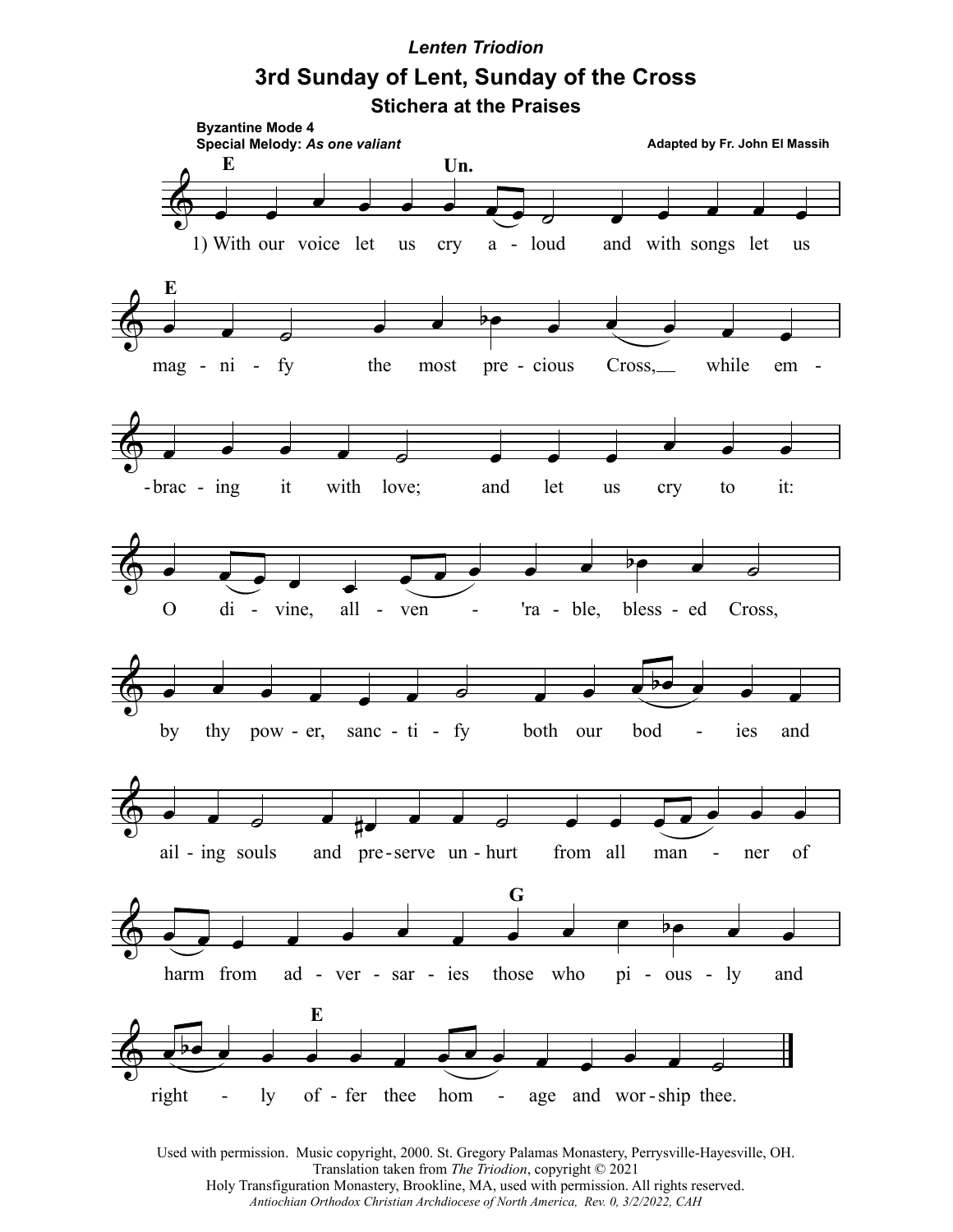

Used with permission. Music copyright, 2000. St. Gregory Palamas Monastery, Perrysville-Hayesville, OH. Translation taken from *The Triodion*, copyright © 2021 Holy Transfiguration Monastery, Brookline, MA, used with permission. All rights reserved. *Antiochian Orthodox Christian Archdiocese of North America, Rev. 0, 3/2/2022, CAH*